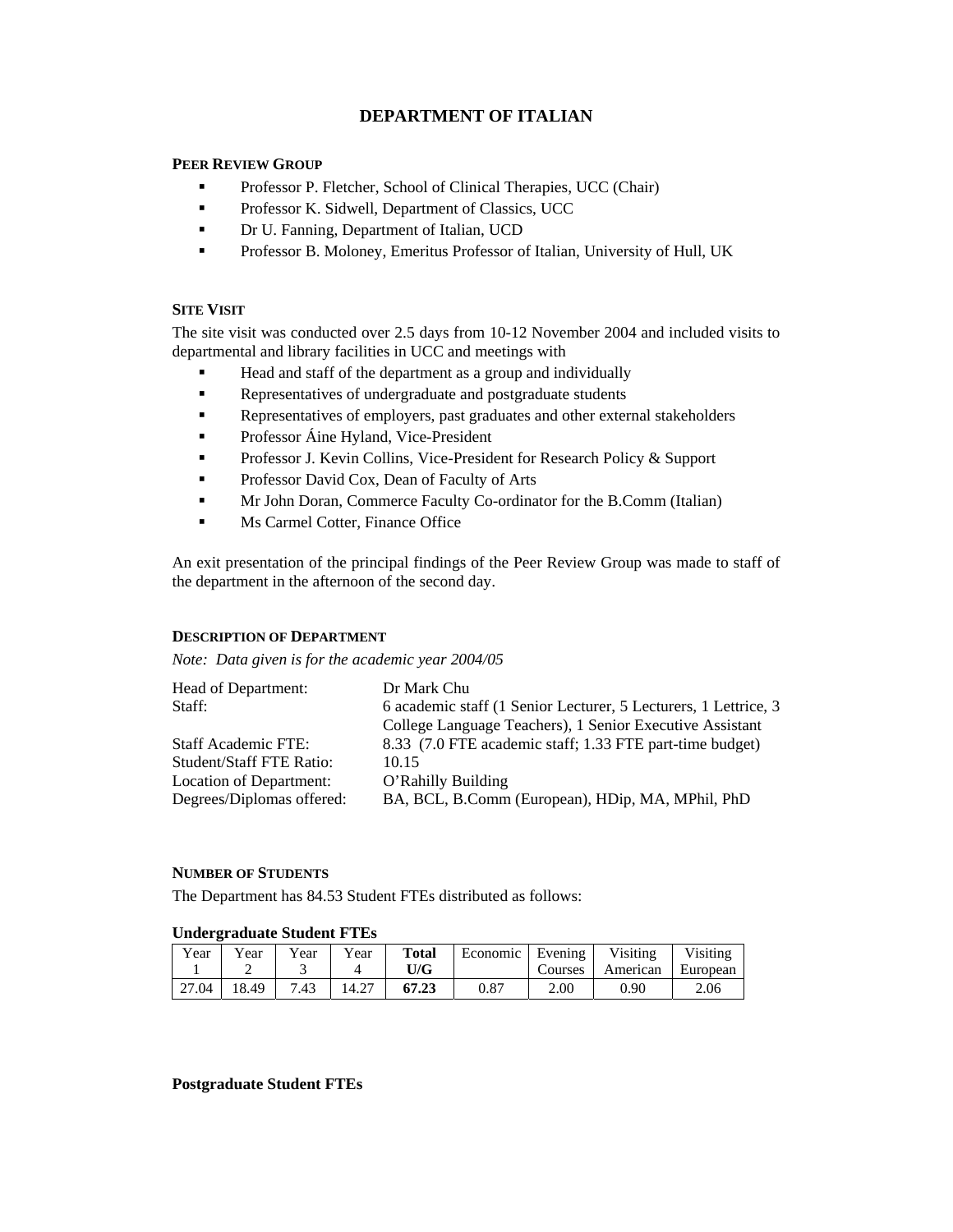| HDip | Master | Master   | PhD  | <b>Total</b> |
|------|--------|----------|------|--------------|
|      | Taught | Research |      | P/G          |
| 3.67 | 7.63   | 5.00     | 1.00 | 17.30        |

#### **MISSION STATEMENT**

"The Department sees its educational mission as twofold: first, the formation of students able to communicate in a competent and correct Italian, both oral and written; second, in the case of our Arts programmes, the development of students' transferable critical skills through the study of the most important and representative Italian literary movements and figures that have influenced European culture and civilisation from the Middle Ages to our time. Students are also afforded the opportunity to gain basic notions and, after level one, specialised knowledge in a variety of subjects, such as Italian art, history, institutions, cinema and other media. Courses in the B.Comm (European) with Italian programme have similar aims, but focus primarily on aspects of modern and contemporary Italian society."

#### **AIMS OF DEPARTMENT**

- To instil in its graduates intellectual curiosity in general and to cultivate their enthusiasm for Italian language and culture in particular.
- To provide an equitable environment, founded on mutual respect, in which staff are able to achieve their full potential in the execution of their research, teaching and administrative duties.
- To advance the discipline of Italian studies through its teaching and research.
- To contribute to cultural, social and economic development at regional, national and, indeed, international level.

#### **GENERAL COMMENT ON QUALITY REVIEW**

The reviewers found the Self-Assessment Report to be comprehensive and informative. It reflected a departmental consensus as well as individual views. The brief history of the Department provided in the Report documents recent staffing changes, including the loss of two senior members of staff. This was a significant part of the context of the Review for the panel. The reviewers were unanimous in forming a very positive view of the Department's research achievements to date. In the context of the University's commitment to excellence, as outlined in the strategic development plan, the reviewers considered that it is essential that the Department benefit as soon as possible from the leadership of an experienced and established senior researcher.

**SWOT Analysis:** The reviewers were of the opinion that the Department appropriately identified its strengths in administration, teaching and research. The Department administration is highly efficient and student-friendly. The Department maintains good communication with students, both when they are at UCC and on their year abroad. Students feel valued. The reviewers were struck by the commitment of all the staff – full-time, parttime and college language teachers – to teaching and learning. Documentary support for specific modules is most impressive. The Department contributes to a range of intra-Faculty and cross-Faculty undergraduate programmes, runs a taught MA, and supervises a significant number of research students. Students are employable. Italian employers in particular appreciate the students' cultural knowledge as well as their linguistic skills, which indicates clearly that a good range of cultural courses must be maintained. Language teaching is a particular strength of the Department. Staff are active in research and publication, and their output is internationally recognised. Staff organise a regular research seminar series, drawing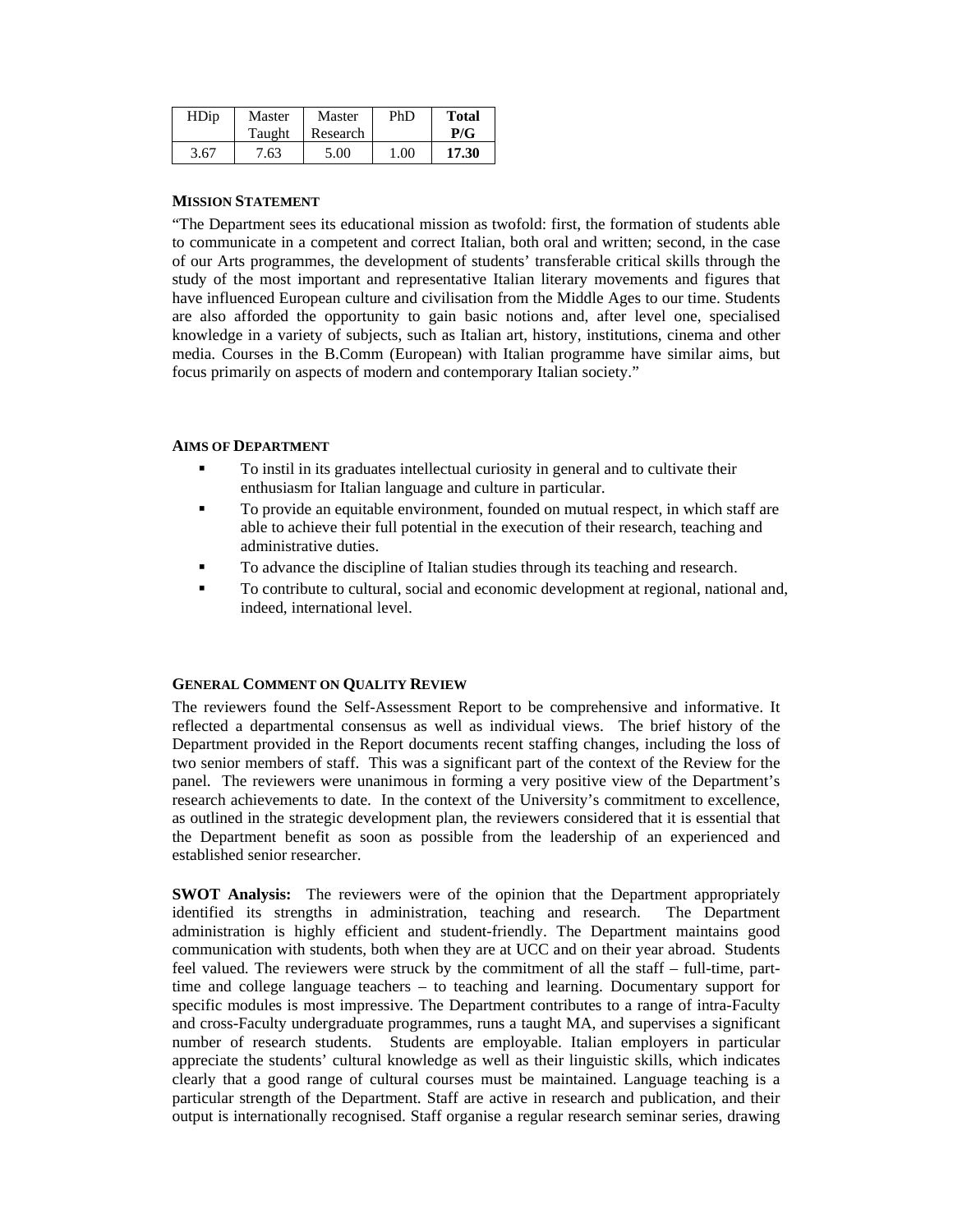on the intellectual resources of the Department, the Faculty and outside contributors, which is of enormous benefit to both staff and research students. There is no doubt that this is, despite the difficulties they have faced, a successful department, which can face the future with confidence.

The reviewers agreed with the Department that the development of Computer Assisted Language Learning presents a significant opportunity which they should seize. This is first and foremost a way of raising linguistic standards even further, as well as motivating students. And because it increases student confidence in language it also helps to raise standards significantly in other areas of academic activity, and improves retention rates. Other opportunities may exist in developing new intra-Faculty courses, in exploring possible links with Law and Engineering, and in generating resources from recreational language courses. From our perspective, threats to the Department are in the main external, having to do with resource constraints resulting from the size of the Department and from University budget cuts.

**Benchmarking:** The Department benchmarked itself against reputable departments in Ireland and the UK which have similar numbers of staff and students, and comparable research achievements. Overall, the Department emerged very well from this exercise. Validation of the Department's teaching emerges from the reports of external examiners from outstanding departments in prestigious universities.

**Teaching & Learning:** Discussions with students and perusal of a large number of student questionnaires made available to the Panel revealed a high level of student satisfaction with their experiences in the Department. Mentoring of students at all levels makes them feel part of the Department and aids retention. All Staff are clearly committed to delivering high quality courses, in language, literature and other areas of culture.

**Research & Scholarly Activity:** There is a very lively research culture in the Department. The close fit between staff research interests and their teaching benefits staff and students. Research in the Department ranges widely from the Renaissance to aspects of contemporary cultural studies, including film studies. Staff research output is prolific. Members of staff produce monographs with publishers of international reputation. They contribute articles regularly to the main journals in the fields of Italian and Film Studies. Staff (and indeed postgraduate students) have repeatedly been successful in obtaining funding for research projects from within UCC and from external sources.

#### **PROGRESS MADE ON THE IMPLEMENTATION OF PRG RECOMMENDATIONS**

A meeting to discuss progress made in implementing recommendations for improvement arising from the review of the Department of Italian was held on 6 October 2006. It was noted that the Department had developed a Quality Improvement Plan and the plan was considered at the meeting together with all recommendations for improvement made by the review team.

Present: Professor David Cox, Head, College of Arts, Celtic Studies & Social **Sciences**  Dr Mark Chu, Head, Department of Italian Dr Norma Ryan, Director, Quality Promotion Unit Ms Deirdre O'Brien, Administrator, Quality Promotion Unit

*Abbreviations PRG: Peer Review Group VP: Vice-President QPC: Quality Promotion Committee QIP: Quality Improvement Plan QP: Quality Promotion RAM: Resource Allocation Model*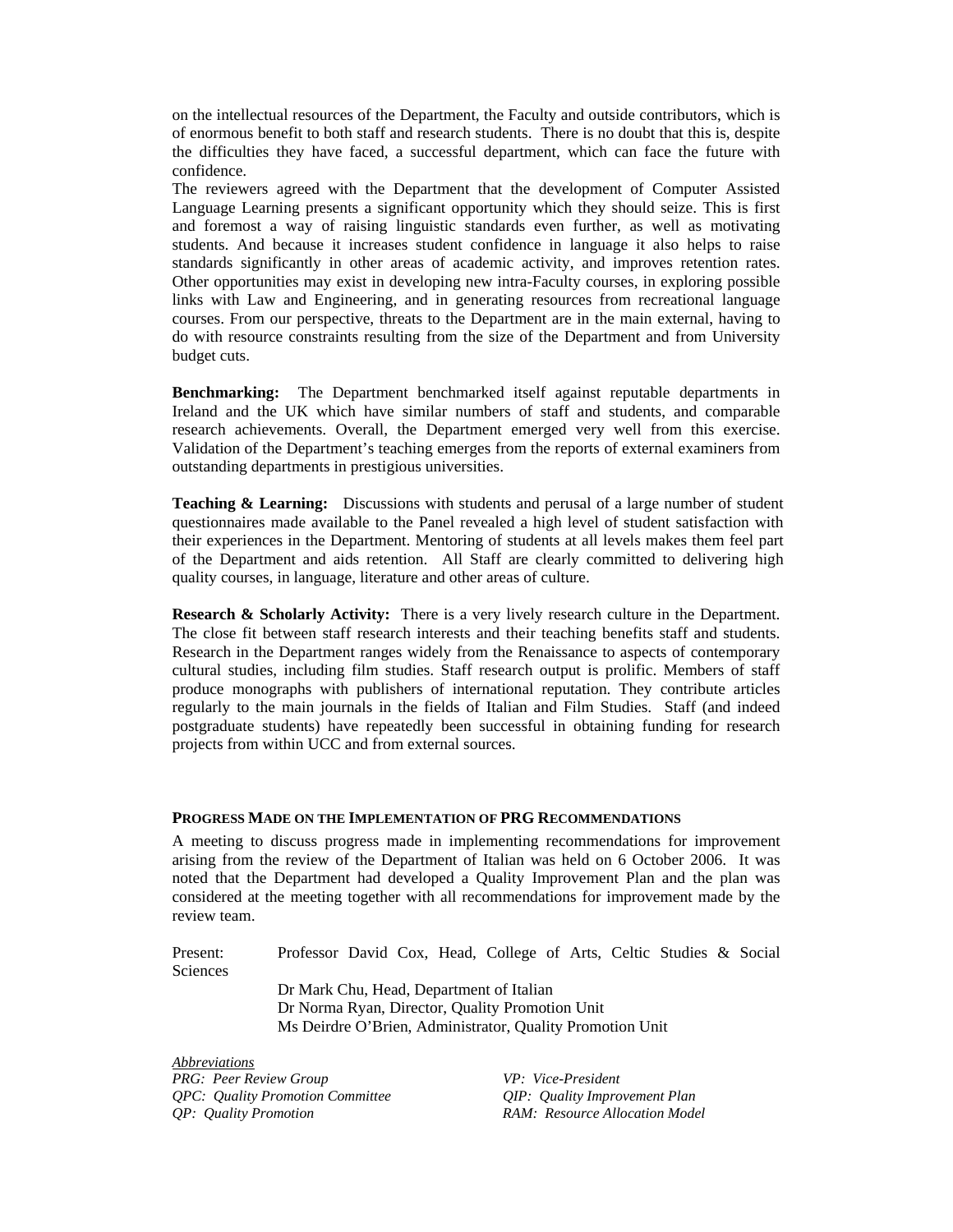| <b>Recommendation of PRG</b>                                                                                                                                         | <b>Recommendation of QPC</b>                                                                                                                                                                                                                                                                                                                                                                                                                                                                                                          | <b>Follow-up Report</b><br>October 06                                                                                                                                                                                                                                                                                   |
|----------------------------------------------------------------------------------------------------------------------------------------------------------------------|---------------------------------------------------------------------------------------------------------------------------------------------------------------------------------------------------------------------------------------------------------------------------------------------------------------------------------------------------------------------------------------------------------------------------------------------------------------------------------------------------------------------------------------|-------------------------------------------------------------------------------------------------------------------------------------------------------------------------------------------------------------------------------------------------------------------------------------------------------------------------|
| That the Chair of Italian be                                                                                                                                         | Not endorsed.                                                                                                                                                                                                                                                                                                                                                                                                                                                                                                                         | Not implemented.                                                                                                                                                                                                                                                                                                        |
| filled as soon as possible.                                                                                                                                          | Comment: If the Chair was to be<br>approved for filling it would<br>mean that the unit costs of the<br>department would return to the<br>level at which they were<br>previously considered (by a<br>policy document approved by<br>GB) to be untenable. The<br>Committee endorsed the<br>proposal from the Faculty of Arts<br>for approval of a three-year<br>appointment of a Lecturer (BB).<br>This leaves open the possibility<br>of re-establishing the Chair if<br>there is a significant increase in<br>demand for the subject. | The Head of Department is<br>working to increase demand<br>for the subject. The quality of<br>students is also very high, with<br>this year's PhD group of 10 in<br>receipt of 9 scholarships.<br>The Head of College of<br>ACSSS confirmed that the<br>Chair of Italian will not be<br>filled in the immediate future. |
| The continued exploration of<br>the provision of resources from<br>the Faculty of Commerce for<br>the expansion of courses<br>relevant to the BComm with<br>Italian. | Noted.<br>The Committee noted that if the<br>department could increase its<br>student numbers then resources<br>for these students would follow.<br>The Committee also noted that<br>the University's Strategic<br>Planning Committee is presently<br>considering the introduction of a<br>transparent and equitable RAM<br>and that inevitably this would<br>mean allocation of resources<br>would follow students.                                                                                                                  | Ongoing.<br>One enhancement to the<br>BComm (European) with<br>Italian programme has been<br>implemented; this year's<br>graduates have the opportunity<br>to take part in a work<br>placement scheme with MPS<br>Asset Management, the<br>Dublin-based operation of a<br>major Italian bank.                           |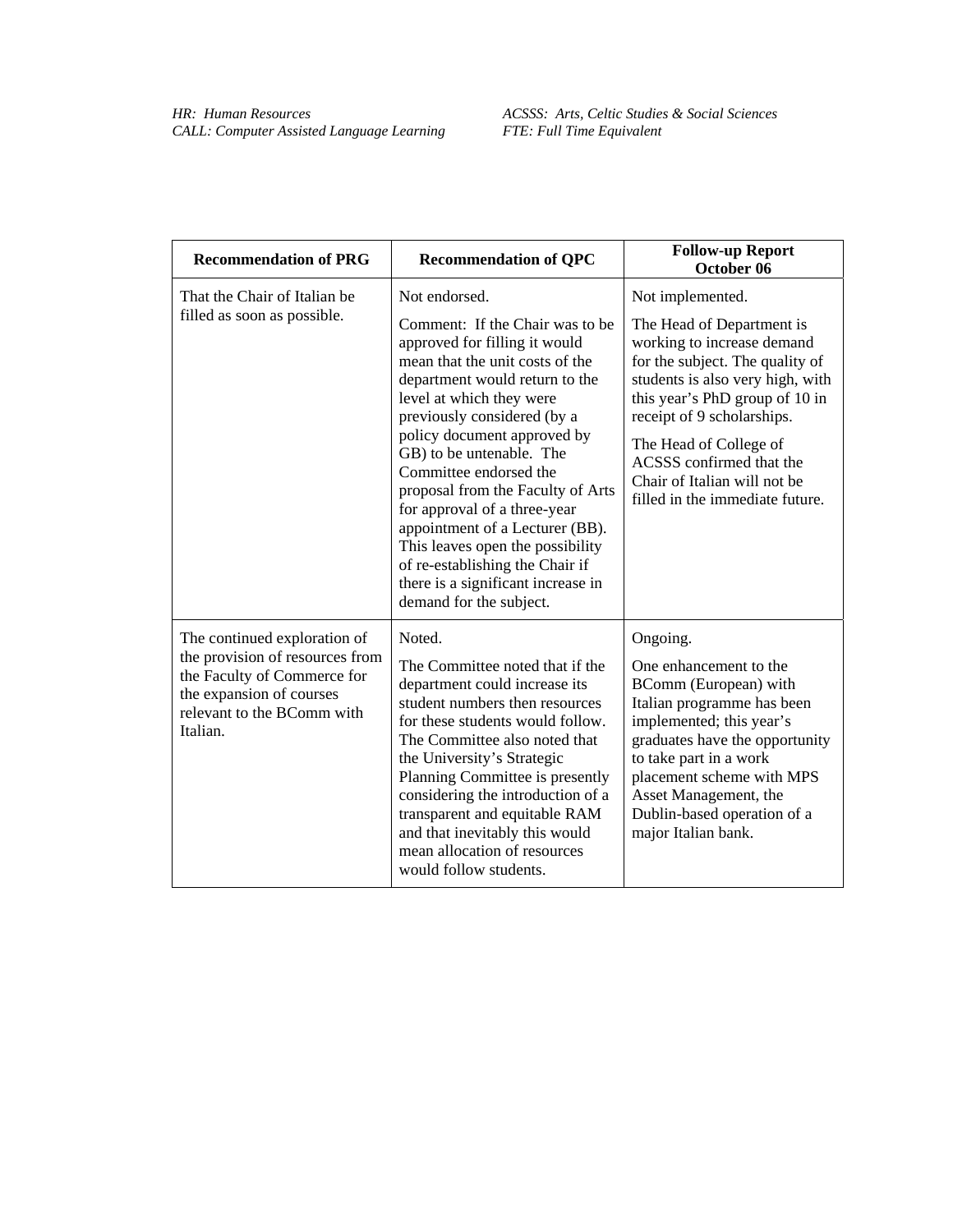| <b>Recommendation of PRG</b>                                                                                                                                                                                                                                                                                                                                                                                         | <b>Recommendation of QPC</b>                                                                                                                                                                                                                                                                                                                                                                                                                                                                                              | <b>Follow-up Report</b><br>October 06                                                                                                                                                                                            |
|----------------------------------------------------------------------------------------------------------------------------------------------------------------------------------------------------------------------------------------------------------------------------------------------------------------------------------------------------------------------------------------------------------------------|---------------------------------------------------------------------------------------------------------------------------------------------------------------------------------------------------------------------------------------------------------------------------------------------------------------------------------------------------------------------------------------------------------------------------------------------------------------------------------------------------------------------------|----------------------------------------------------------------------------------------------------------------------------------------------------------------------------------------------------------------------------------|
| That the Faculty review the<br>Department's Library grant,<br>with a view to improving<br>resources for postgraduate<br>students and staff to pursue<br>their research interests.                                                                                                                                                                                                                                    | The Committee supported the<br>principle behind this<br>recommendation noting that the<br>Faculty of Arts does not control<br>the library budget allocated to<br>departments. The Dean of Arts<br>has been involved in the<br>discussions about a new library<br>funding mechanism and the<br>proposal considered, if<br>implemented, would have led to<br>an increase in the size of the<br>grant for all smaller departments<br>in the university.                                                                      | Implemented.<br>The QPU will follow up with<br>the Library to ascertain their<br>exact funding mechanisms.                                                                                                                       |
| Department to pursue the<br>implementation of CALL<br>(computer assisted language<br>learning) for reasons given<br>above.                                                                                                                                                                                                                                                                                           | Strongly endorsed.<br>The Committee suggested that<br>the Department should discuss<br>possible means of resourcing this<br>initiative with the Computer<br>Centre                                                                                                                                                                                                                                                                                                                                                        | Implemented and ongoing.<br>The Department has secured<br>funding for a pilot project<br>which will be implemented for<br>all students in 2006/07.                                                                               |
| That the department pursue<br>further opportunities for<br>academic collaboration, with a<br>view to improving its FTE<br>standing. These could include:<br>(a) Joint degrees with Law and<br>Engineering<br>(b) Italian literature in<br>translation courses for arts<br>students (e.g. Dante and<br>Boccaccio in English<br>translation for students of<br>English; courtly literature for<br>students of history) | Endorsed.<br>The QPC expressed a word of<br>caution in pursuing option (a) as<br>such initiatives do not always<br>prove successful and require very<br>significant work input. The QPC<br>recommended that the<br>Department ensure there is a<br>need for such professional<br>language courses before they are<br>developed and offered.<br>The QPC welcomed the<br>recommendation for cross-<br>disciplinary options in Italian.<br>Liaison with other departments<br>such as History of Art should be<br>considered. | Not implemented to date,<br>currently under consideration.                                                                                                                                                                       |
| That the Faculty and/or<br>College review the status of<br>year abroad students with<br>respect to FTEs accruing to the<br>Department.                                                                                                                                                                                                                                                                               | Endorsed.<br>The committee noted that this<br>issue will be reviewed and<br>considered as part of the<br>discussions in the development<br>of an appropriate RAM for the<br>university.                                                                                                                                                                                                                                                                                                                                   | Not implemented.<br>The Head of Department and<br>the Head of College are to<br>write to the Head of the RAM<br>Committee, Mr Diarmuid<br>Collins, and query this issue<br>with respect to the new<br>resource allocation model. |